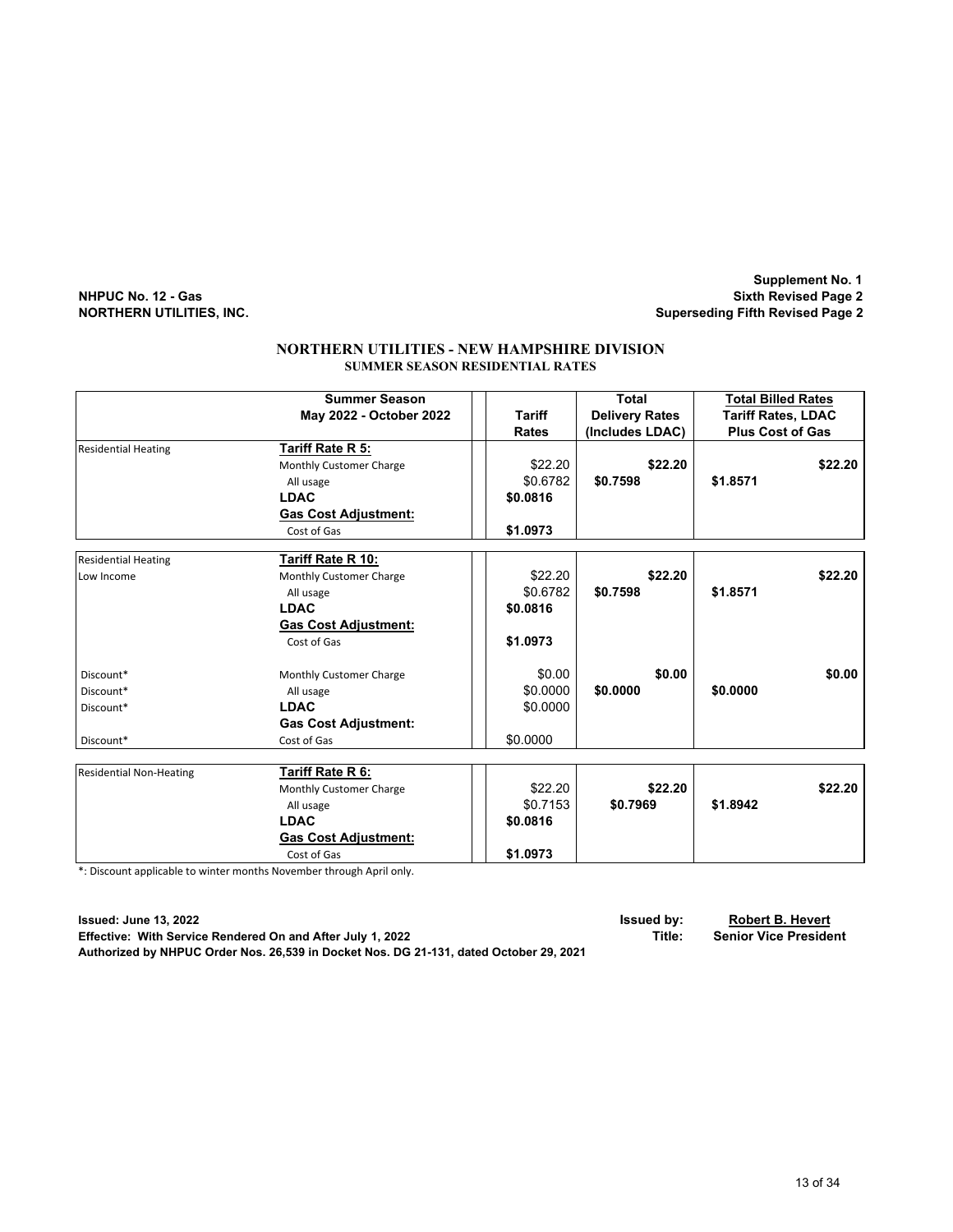**Supplement No. 1 NHPUC No. 12 - Gas Sixth Revised Page 3 Superseding Fifth Revised Page 3** 

#### **NORTHERN UTILITIES - NEW HAMPSHIRE DIVISION**

### **SUMMER SEASON C&I RATES**

|                               | <b>Summer Season</b>            |              | <b>Total</b>          | <b>Total Billed Rates</b> |
|-------------------------------|---------------------------------|--------------|-----------------------|---------------------------|
|                               | <b>July 2022 - October 2022</b> | Tariff       | <b>Delivery Rates</b> | <b>Tariff Rates, LDAC</b> |
|                               |                                 | <b>Rates</b> | (Includes LDAC)       | <b>Plus Cost of Gas</b>   |
| C&I Low Annual/High Winter    | Tariff Rate G 40:               |              |                       |                           |
|                               | Monthly Customer Charge         | \$75.09      | \$75.09               | \$75.09                   |
|                               | All usage                       | \$0.2090     | \$0.2594              | \$1.3836                  |
|                               | <b>LDAC</b>                     | \$0.0504     |                       |                           |
|                               | <b>Gas Cost Adjustment:</b>     |              |                       |                           |
|                               | Cost of Gas                     | \$1.1242     |                       |                           |
| C&I Low Annual/Low Winter     | Tariff Rate G 50:               |              |                       |                           |
|                               | Monthly Customer Charge         | \$75.09      | \$75.09               | \$75.09                   |
|                               | All usage                       | \$0.2090     | \$0.2594              | \$1.3131                  |
|                               | <b>LDAC</b>                     | \$0.0504     |                       |                           |
|                               | <b>Gas Cost Adjustment:</b>     |              |                       |                           |
|                               | Cost of Gas                     | \$1.0537     |                       |                           |
|                               |                                 |              |                       |                           |
| C&I Medium Annual/High Winter | <b>Tariff Rate G 41:</b>        |              |                       |                           |
|                               | Monthly Customer Charge         | \$222.64     | \$222.64              | \$222.64                  |
|                               | All usage                       | \$0.2120     | \$0.2624              | \$1.3866                  |
|                               | <b>LDAC</b>                     | \$0.0504     |                       |                           |
|                               | <b>Gas Cost Adjustment:</b>     |              |                       |                           |
|                               | Cost of Gas                     | \$1.1242     |                       |                           |
| C&I Medium Annual/Low Winter  | Tariff Rate G 51:               |              |                       |                           |
|                               | Monthly Customer Charge         | \$222.64     | \$222.64              | \$222.64                  |
|                               | First 1,000 therms              | \$0.1562     | \$0.2066              | \$1.2603                  |
|                               | All usage over 1,000 therms     | \$0.1312     | \$0.1816              | \$1.2353                  |
|                               | <b>LDAC</b>                     | \$0.0504     |                       |                           |
|                               | <b>Gas Cost Adjustment:</b>     |              |                       |                           |
|                               |                                 |              |                       |                           |
|                               | Cost of Gas                     | \$1.0537     |                       |                           |
| C&I High Annual/High Winter   | <b>Tariff Rate G 42:</b>        |              |                       |                           |
|                               | Monthly Customer Charge         | \$1,335.81   | \$1,335.81            | \$1,335.81                |
|                               | All usage                       | \$0.1431     | \$0.1935              | \$1.3177                  |
|                               | LDAC                            | \$0.0504     |                       |                           |
|                               | <b>Gas Cost Adjustment:</b>     |              |                       |                           |
|                               | Cost of Gas                     | \$1.1242     |                       |                           |
|                               |                                 |              |                       |                           |
| C&I High Annual/Low Winter    | <b>Tariff Rate G 52:</b>        |              |                       |                           |
|                               | Monthly Customer Charge         | \$1,335.81   | \$1,335.81            | \$1,335.81                |
|                               | All usage                       | \$0.1017     | \$0.1521              | \$1.2058                  |
|                               | <b>LDAC</b>                     | \$0.0504     |                       |                           |
|                               | <b>Gas Cost Adjustment:</b>     |              |                       |                           |
|                               | Cost of Gas                     | \$1.0537     |                       |                           |

**Issued: June 13, 2022 Issued by: Effective: With Service Rendered On and After July 1, 2022 Title: Senior Vice President Authorized by NHPUC Order Nos. 26,539 in Docket Nos. DG 21-131, dated October 29, 2021 Robert B. Hevert**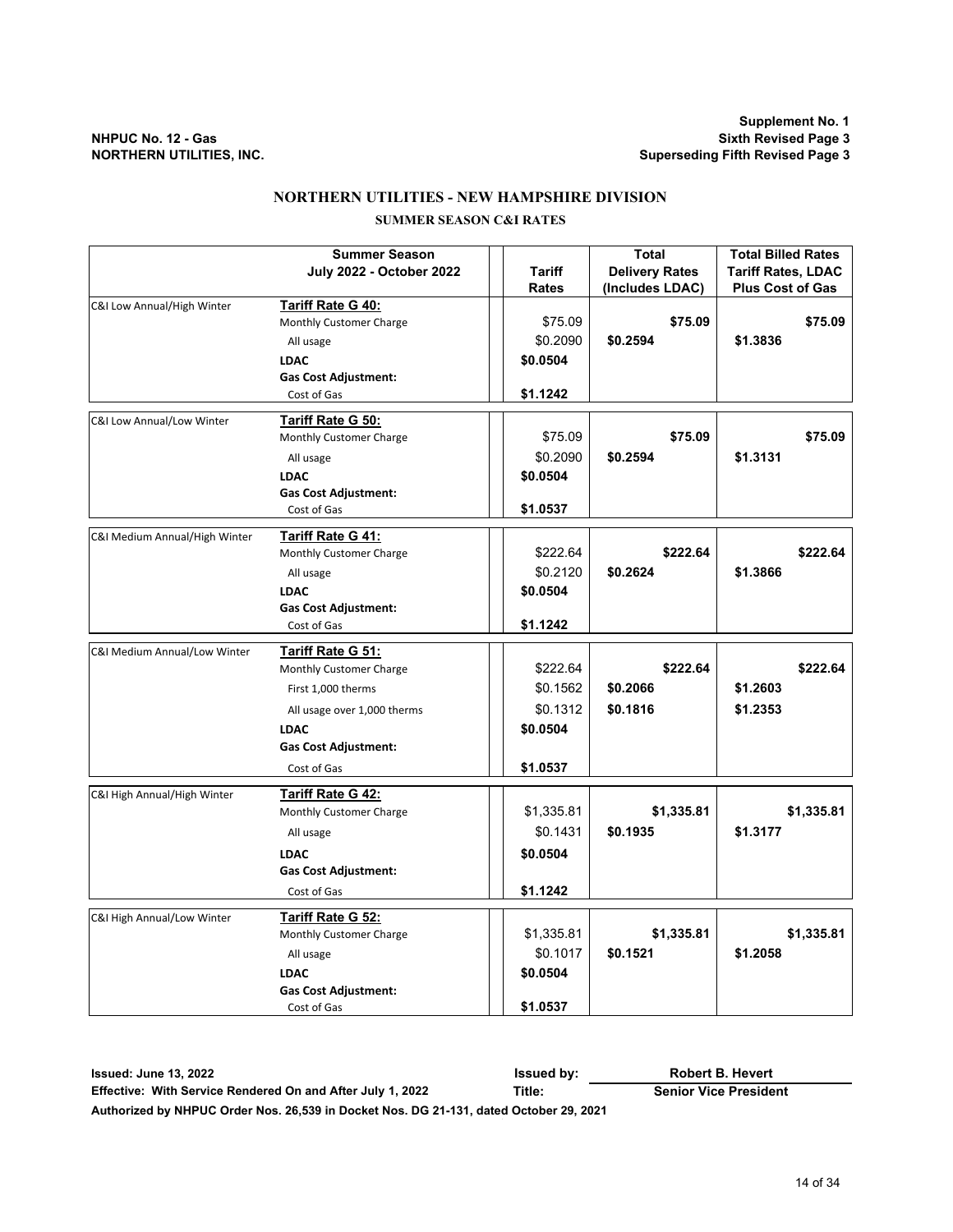#### **CALCULATION OF FIRM SALES COST OF GAS RATE**

#### **Period Covered: May 1, 2022 - October 31, 2022**

| (Col 1)                                                                          | (Col 2)     | (Col <sub>3</sub> ) |           |
|----------------------------------------------------------------------------------|-------------|---------------------|-----------|
| Total Anticipated Direct Cost of Gas                                             | \$4,485,805 |                     |           |
| Projected Prorated Sales (05/01/22 - 10/31/22)<br><b>Direct Cost of Gas Rate</b> | 8,907,030   | \$0.5036            | per therm |
| <b>Demand Cost of Gas Rate</b>                                                   | \$1,354,125 | \$0.1520            | per therm |
| <b>Commodity Cost of Gas Rate</b>                                                | \$3,131,680 | \$0.3516            | per therm |
| <b>Total Direct Cost of Gas Rate</b>                                             | \$4,485,805 | \$0.5036            | per therm |
| <b>Total Anticipated Indirect Cost of Gas</b>                                    | \$124.627   |                     |           |
| Projected Prorated Sales (05/01/22 - 10/31/22)                                   | 8.907.030   |                     |           |
| <b>Indirect Cost of Gas</b>                                                      |             | \$0.0140            | per therm |
| TOTAL PERIOD AVERAGE COST OF GAS                                                 |             | \$0.5176            | per therm |
| Period ending under-collection to be recovered - per April Report                | \$1,055,500 |                     |           |
| Projected sales (05/01/22 - 10/31/22)                                            | 8,907,030   |                     |           |
| Per unit change in Cost of Gas (05/01/22 - 10/31/22)                             | \$0.1185    |                     |           |
| Period ending under-collection to be recovered - per May Report                  | \$1,935,343 |                     |           |
| Projected sales (06/01/22 - 10/31/22)                                            | 6,999,419   |                     |           |
| Per unit change in Cost of Gas (06/01/22 - 10/31/22)                             | \$0.2765    |                     |           |
| Period ending under-collection to be recovered - per June Report                 | \$1,060,472 |                     |           |
| Projected sales (07/01/22 - 10/31/22)                                            | 5,742,173   |                     |           |
| Per unit change in Cost of Gas (07/01/22 - 10/31/22)                             | \$0.1847    |                     |           |

| <b>RESIDENTIAL COST OF GAS RATE - 07/01/22</b>                                                                                                                                                                                                                            | COGwr                                     | \$0.9126                                                                         | per therm |
|---------------------------------------------------------------------------------------------------------------------------------------------------------------------------------------------------------------------------------------------------------------------------|-------------------------------------------|----------------------------------------------------------------------------------|-----------|
|                                                                                                                                                                                                                                                                           | Maximum Preapproved Adjustment (COG+25%)* | \$0.6470                                                                         |           |
| INITIAL RESIDENTIAL COST OF GAS RATE - 05/01/22<br>CHANGE IN PER UNIT COST<br>REVISED RESIDENTIAL COST OF GAS RATE - 05/01/22<br>CHANGE IN PER UNIT COST<br>RESIDENTIAL COST OF GAS RATE - 06/01/22<br>CHANGE IN PER UNIT COST<br>RESIDENTIAL COST OF GAS RATE - 07/01/22 |                                           | \$0.5176<br>\$0.1185<br>\$0.6361<br>\$0,2765<br>\$0.9126<br>\$0.1847<br>\$1,0973 |           |

| ICOM/IND LOW WINTER USE COST OF GAS RATE - 07/01/22                                                                                                                                                                                                                                                                  | COGwl                                     | \$0.8690                                                                         | per therm |
|----------------------------------------------------------------------------------------------------------------------------------------------------------------------------------------------------------------------------------------------------------------------------------------------------------------------|-------------------------------------------|----------------------------------------------------------------------------------|-----------|
|                                                                                                                                                                                                                                                                                                                      | Maximum Preapproved Adjustment (COG+25%)* | \$0.5925                                                                         |           |
| INITIAL COM/IND LOW WINTER USE COST OF GAS RATE - 5/01/22<br>CHANGE IN PER UNIT COST<br>REVISED COM/IND LOW WINTER USE COST OF GAS RATE - 05/01/22<br>CHANGE IN PER UNIT COST<br>COM/IND LOW WINTER USE COST OF GAS RATE - 06/01/22<br>CHANGE IN PER UNIT COST<br>COM/IND LOW WINTER USE COST OF GAS RATE - 07/01/22 |                                           | \$0.4740<br>\$0.1185<br>\$0.5925<br>\$0.2765<br>\$0.8690<br>\$0.1847<br>\$1.0537 |           |

| COM/IND HIGH WINTER USE COST OF GAS RATE - 07/01/22         | COGwh                                     | \$0.9395 | per therm |
|-------------------------------------------------------------|-------------------------------------------|----------|-----------|
|                                                             | Maximum Preapproved Adjustment (COG+25%)* | \$0.6806 |           |
| INITIAL COM/IND HIGH WINTER USE COST OF GAS RATE - 05/01/22 |                                           | \$0.5445 |           |
| CHANGE IN PER UNIT COST                                     |                                           | \$0.1185 |           |
| REVISED COM/IND HIGH WINTER USE COST OF GAS RATE - 05/01/22 |                                           | \$0.6630 |           |
| CHANGE IN PER UNIT COST                                     |                                           | \$0.2765 |           |
| COM/IND HIGH WINTER USE COST OF GAS RATE - 06/01/22         |                                           | \$0.9395 |           |
| CHANGE IN PER UNIT COST                                     |                                           | \$0.1847 |           |
| COM/IND HIGH WINTER USE COST OF GAS RATE - 07/01/22         |                                           | \$1.1242 |           |

*\*: Rate increases in June and July were implemented through amended COG filings and not preapproved*

| Issued: June 13, 2022                                                                  | Issued By: | Robert B. Hevert      |
|----------------------------------------------------------------------------------------|------------|-----------------------|
| Effective Date: July 1, 2022                                                           |            | Senior Vice President |
| Authorized by NHPUC Order No. 26.539, in Docket No. DG 21-131, dated October 29, 2021. |            |                       |

15 of 34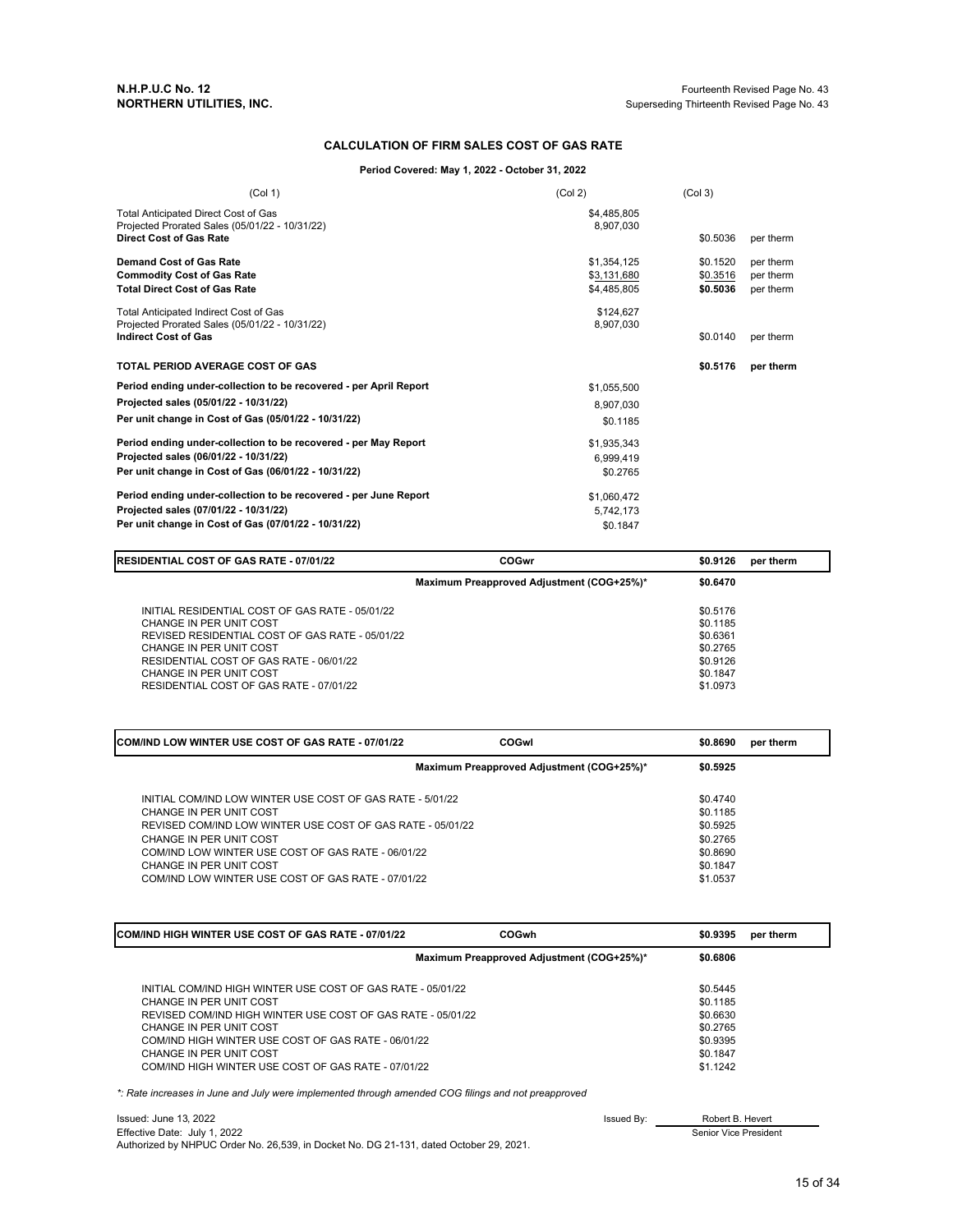#### **Supplement No. 1 NHPUC No. 12 - Gas Fifth Sixth Revised Page 2 Superseding Fourth Fifth Page 2**

### **NORTHERN UTILITIES - NEW HAMPSHIRE DIVISION**

 **SUMMER SEASON RESIDENTIAL RATES**

|                                | <b>Summer Season</b>           |                      | Total                 | <b>Total Billed Rates</b> |                           |
|--------------------------------|--------------------------------|----------------------|-----------------------|---------------------------|---------------------------|
|                                | May 2022 - October 2022        | <b>Tariff</b>        | <b>Delivery Rates</b> |                           | <b>Tariff Rates, LDAC</b> |
|                                |                                | <b>Rates</b>         | (Includes LDAC)       |                           | <b>Plus Cost of Gas</b>   |
| <b>Residential Heating</b>     | Tariff Rate R 5:               |                      |                       |                           |                           |
|                                | Monthly Customer Charge        | \$22.20              | \$22.20               |                           | \$22.20                   |
|                                | All usage                      | \$0.6782             | \$0.7598              | \$1.6724                  | \$1.8571                  |
|                                | <b>LDAC</b>                    | \$0.0816             |                       |                           |                           |
|                                | <b>Gas Cost Adjustment:</b>    |                      |                       |                           |                           |
|                                | Cost of Gas                    | \$1.0973<br>\$0.9126 |                       |                           |                           |
|                                |                                |                      |                       |                           |                           |
| <b>Residential Heating</b>     | Tariff Rate R 10:              |                      |                       |                           |                           |
| Low income                     | Monthly Customer Charge        | \$22.20              | \$22.20               |                           | \$22.20                   |
|                                | All usage                      | \$0.6782             | \$0.7598              | \$1.6724                  | \$1.8571                  |
|                                | <b>LDAC</b>                    | \$0.0816             |                       |                           |                           |
|                                | <b>Gas Cost Adjustment:</b>    |                      |                       |                           |                           |
|                                | Cost of Gas                    | \$0.9126<br>\$1.0973 |                       |                           |                           |
| No Discount*                   | Monthly Customer Charge        | \$0.0000             | \$0.0000              |                           | \$0.0000                  |
| No Discount*                   | All usage                      | \$0.0000             | \$0.0000              |                           | \$0.0000                  |
| No Discount                    | <b>LDAC</b>                    | \$0.0000             |                       |                           |                           |
|                                | <b>Gas Cost Adjustment:</b>    |                      |                       |                           |                           |
| No Discount*                   | Cost of Gas                    | \$0.0000             |                       |                           |                           |
|                                |                                |                      |                       |                           |                           |
| <b>Residential Non-Heating</b> | Tariff Rate R 6:               |                      |                       |                           |                           |
|                                | <b>Monthly</b> Customer Charge | \$22.20              | \$22.20               |                           | \$22.20                   |
|                                | All usage                      | \$0.7153             | \$0.7969              | \$1.7095                  | \$1.8942                  |
|                                | <b>LDAC</b>                    | \$0.0816             |                       |                           |                           |
|                                | <b>Gas Cost Adjustment:</b>    |                      |                       |                           |                           |
| ļ                              | Cost of Gas                    | \$0.9126<br>\$1.0973 |                       |                           |                           |

\*: Discount applicable to winter months November through April only.

**Issued: May 16June 13, 2022 Issued by: Robert B. Hevert Effective: With Service Rendered On and After JuneJuly 1, 2022 Title: Senior Vice President**

**Authorized by NHPUC Order Nos. 26,539 in Docket Nos. DG 21-131, dated October 29, 2021**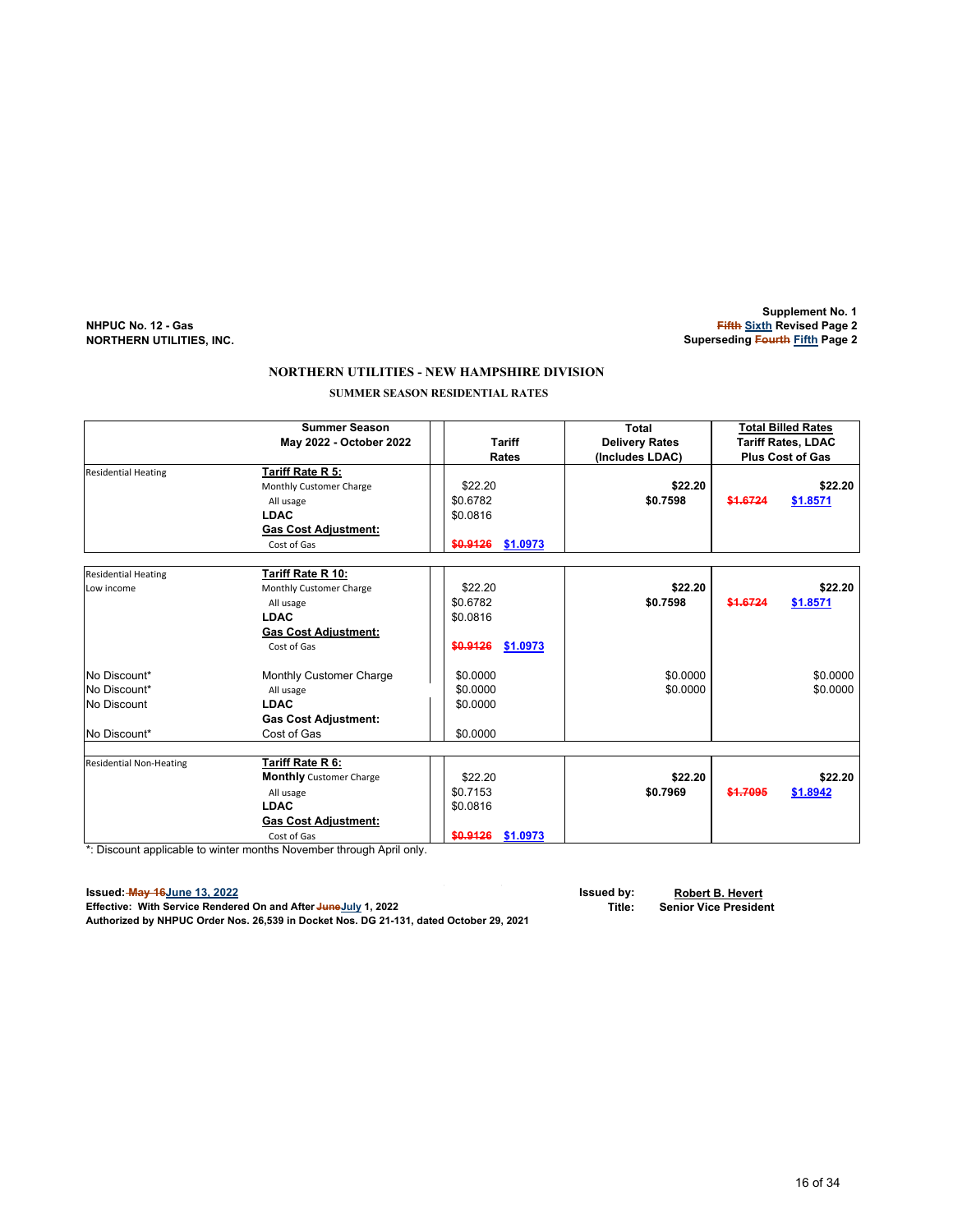**Supplement No. 1 NHPUC No. 12 - Gas Fifth Sixth Revised Page 3 NORTHERN UTILITIES, INC. Superseding Fourth Fifth Page 3**

#### **NORTHERN UTILITIES - NEW HAMPSHIRE DIVISION SUMMER SEASON C&I RATES**

|                               | <b>Summer Season</b><br>June July 2022 - October 2022                                                                                                          | <b>Tariff</b><br><b>Rates</b>                                        |                                  | <b>Total Billed Rates</b><br><b>Tariff Rates, LDAC</b><br><b>Plus Cost of Gas</b> |                                  |
|-------------------------------|----------------------------------------------------------------------------------------------------------------------------------------------------------------|----------------------------------------------------------------------|----------------------------------|-----------------------------------------------------------------------------------|----------------------------------|
| C&I Low Annual/High Winter    | Tariff Rate G 40:<br>Monthly Customer Charge<br>All usage<br><b>LDAC</b><br><b>Gas Cost Adjustment:</b><br>Cost of Gas                                         | \$75.09<br>\$0.2090<br>\$0.0504<br>\$0.9395<br>\$1.1242              | \$75.09<br>\$0.2594              | \$1.1989                                                                          | \$75.09<br>\$1.3836              |
| C&I Low Annual/Low Winter     | Tariff Rate G 50:<br>Monthly Customer Charge<br>All usage<br><b>LDAC</b><br><b>Gas Cost Adjustment:</b><br>Cost of Gas                                         | \$75.09<br>\$0.2090<br>\$0.0504<br>\$0.8690<br>\$1.0537              | \$75.09<br>\$0.2594              | \$1,1284                                                                          | \$75.09<br>\$1.3131              |
| C&I Medium Annual/High Winter | Tariff Rate G 41:<br>Monthly Customer Charge<br>All usage<br><b>LDAC</b><br><b>Gas Cost Adjustment:</b><br>Cost of Gas                                         | \$222.64<br>\$0.2120<br>\$0.0504<br>\$0.9395<br>\$1.1242             | \$222.64<br>\$0.2624             | \$1,2019                                                                          | \$222.64<br>\$1.3866             |
| C&I Medium Annual/Low Winter  | Tariff Rate G 51:<br>Monthly Customer Charge<br>First 1,000 therms<br>All usage over 1,000 therms<br><b>LDAC</b><br><b>Gas Cost Adjustment:</b><br>Cost of Gas | \$222.64<br>\$0.1562<br>\$0.1312<br>\$0.0504<br>\$0.8690<br>\$1.0537 | \$222.64<br>\$0.2066<br>\$0.1816 | \$1.0756<br>\$1.0506                                                              | \$222.64<br>\$1.2603<br>\$1.2353 |
| C&I High Annual/High Winter   | Tariff Rate G 42:<br>Monthly Customer Charge<br>All usage<br><b>LDAC</b><br><b>Gas Cost Adjustment:</b><br>Cost of Gas                                         | \$1,335.81<br>\$0.1431<br>\$0.0504<br>\$1.1242<br>\$0.9395           | \$1,335.81<br>\$0.1935           | \$1.1330                                                                          | \$1,335.81<br>\$1.3177           |
| C&I High Annual/Low Winter    | Tariff Rate G 52:<br>Monthly Customer Charge<br>All usage<br><b>LDAC</b><br><b>Gas Cost Adjustment:</b><br>Cost of Gas                                         | \$1,335.81<br>\$0.1017<br>\$0.0504<br>\$0.8690<br>\$1.0537           | \$1,335.81<br>\$0.1521           | \$1.0211                                                                          | \$1,335.81<br>\$1.2058           |

**Issued: May 16June 13, 2022 Issued by: Robert B. Hevert Effective: With Service Rendered On and After JuneJuly 1, 2022** 

**Authorized by NHPUC Order Nos. 26,539 in Docket Nos. DG 21-131, dated October 29, 2021**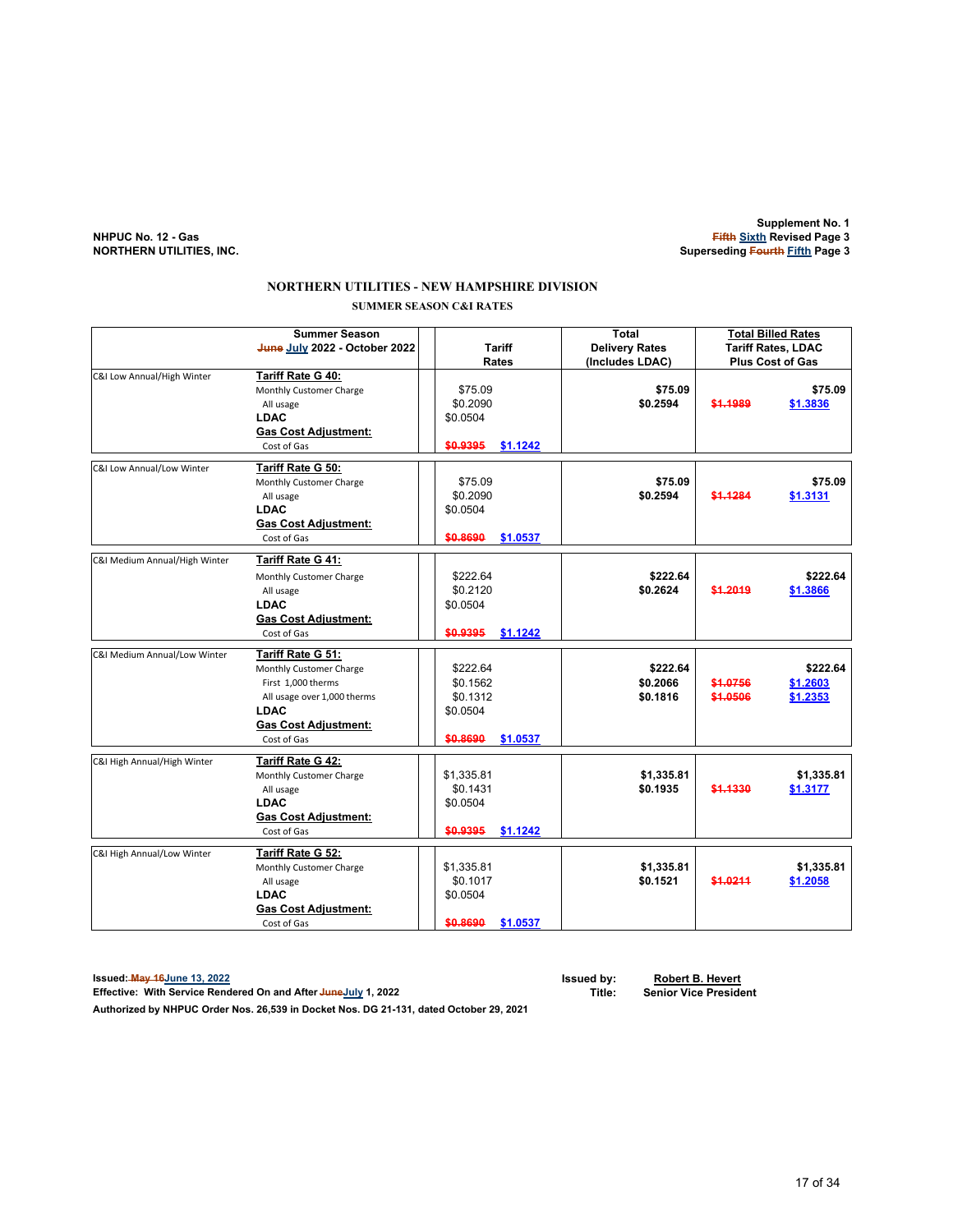#### **CALCULATION OF FIRM SALES COST OF GAS RATE**

**Period Covered: May 1, 2022 - October 31, 2022**

| (Col 1)                                                                                  | (Col 2)                  | (Col <sub>3</sub> ) |           |
|------------------------------------------------------------------------------------------|--------------------------|---------------------|-----------|
| Total Anticipated Direct Cost of Gas<br>Projected Prorated Sales (05/01/2022-10/31/2022) | \$4,485,805<br>8,907,030 |                     |           |
| <b>Direct Cost of Gas Rate</b>                                                           |                          | \$0.5036            | per therm |
| <b>Demand Cost of Gas Rate</b>                                                           | \$1,354,125              | \$0.1520            | per therm |
| <b>Commodity Cost of Gas Rate</b>                                                        | \$3,131,680              | \$0.3516            | per therm |
| <b>Total Direct Cost of Gas Rate</b>                                                     | \$4,485,805              | \$0.5036            | per therm |
| Total Anticipated Indirect Cost of Gas                                                   | \$124,627                |                     |           |
| Projected Prorated Sales (05/01/2122- 10/31/2022)                                        | 8,907,030                |                     |           |
| <b>Indirect Cost of Gas</b>                                                              |                          | \$0.0140            | per therm |
| <b>TOTAL PERIOD AVERAGE COST OF GAS</b>                                                  |                          | \$0.5176            | per therm |
| Period ending under-collection to be recovered - per April Report                        | \$1,055,500              |                     |           |
| Projected sales (05/01/22 - 10/31/22)                                                    | 8,907,030                |                     |           |
| Per unit change in Cost of Gas (05/01/22 - 10/31/22)                                     | \$0.1185                 |                     |           |
| Period ending under-collection to be recovered - per May Report                          | \$1,935,343              |                     |           |
| Projected sales (06/01/22 - 10/31/22)                                                    | \$6,999,418.9071         |                     |           |
| Per unit change in Cost of Gas (06/01/22 - 10/31/22)                                     | \$0.2765                 |                     |           |
| Period ending under-collection to be recovered - per June Report                         | \$1,060,472              |                     |           |
| Projected sales (07/01/22 - 10/31/22)                                                    | \$5,742,173.0771         |                     |           |
| Per unit change in Cost of Gas (07/01/22 - 10/31/22)                                     | \$0.1847                 |                     |           |

| <b>RESIDENTIAL COST OF GAS RATE</b>             | 0607/01/22 | <b>COGwr</b>                              | \$0,9126 | \$1.0973<br>per therm |
|-------------------------------------------------|------------|-------------------------------------------|----------|-----------------------|
|                                                 |            | Maximum Preapproved Adjustment (COG+25%)* |          | \$0.6470              |
| INITIAL RESIDENTIAL COST OF GAS RATE - 05/01/22 |            |                                           | \$0.5176 |                       |
| CHANGE IN PER UNIT COST                         |            |                                           | \$0.1185 |                       |
| REVISED RESIDENTIAL COST OF GAS RATE - 05/01/22 |            |                                           | \$0.6361 |                       |
| CHANGE IN PER UNIT COST                         |            |                                           | \$0.2765 |                       |
| RESIDENTIAL COST OF GAS RATE - 06/01/22         |            |                                           | \$0.9126 |                       |
| CHANGE IN PER UNIT COST                         |            |                                           | \$0.1847 |                       |
| RESIDENTIAL COST OF GAS RATE - 07/01/22         |            |                                           | \$1.0973 |                       |

| 0607/01/22<br><b>COM/IND LOW WINTER USE COST OF GAS RATE</b> | COGwl                                     | \$0.8690 | \$1.0537 | per therm |
|--------------------------------------------------------------|-------------------------------------------|----------|----------|-----------|
|                                                              | Maximum Preapproved Adjustment (COG+25%)* |          | \$0.5925 |           |
| INITIAL COM/IND LOW WINTER USE COST OF GAS RATE - 5/01/22    |                                           | \$0.4740 |          |           |
| CHANGE IN PER UNIT COST                                      |                                           | \$0.1185 |          |           |
| REVISED COM/IND LOW WINTER USE COST OF GAS RATE - 05/01/22   |                                           | \$0.5925 |          |           |
| CHANGE IN PER UNIT COST                                      |                                           | \$0.2765 |          |           |
| COM/IND LOW WINTER USE COST OF GAS RATE - 06/01/22           |                                           | \$0.8690 |          |           |
| CHANGE IN PER UNIT COST                                      |                                           | \$0.1847 |          |           |
| COM/IND LOW WINTER USE COST OF GAS RATE - 07/01/22           |                                           | \$1.0537 |          |           |

| <b>COM/IND HIGH WINTER USE COST OF GAS RATE</b><br>0607/01/22                                         | <b>COGwh</b>                              | \$0.9395 | \$1.1242<br>per therm |
|-------------------------------------------------------------------------------------------------------|-------------------------------------------|----------|-----------------------|
|                                                                                                       | Maximum Preapproved Adjustment (COG+25%)* |          | \$0.6806              |
| INITIAL COM/IND HIGH WINTER USE COST OF GAS RATE - 05/01/22                                           |                                           | \$0.5445 |                       |
| CHANGE IN PER UNIT COST                                                                               |                                           | \$0.1185 |                       |
| REVISED COM/IND HIGH WINTER USE COST OF GAS RATE - 05/01/22                                           |                                           | \$0.6630 |                       |
| CHANGE IN PER UNIT COST                                                                               |                                           | \$0.2765 |                       |
| COM/IND LOW WINTER USE COST OF GAS RATE - 06/01/22                                                    |                                           | \$0.9395 |                       |
| <b>CHANGE IN PER UNIT COST</b>                                                                        |                                           | \$0.1847 |                       |
| COM/IND LOW WINTER USE COST OF GAS RATE - 07/01/22                                                    |                                           | \$1.1242 |                       |
| t: Rate increases in June and August were implemented through amended COG filings and not preapproved |                                           |          |                       |
| Issued: May 16 June 13, 2022                                                                          | Issued By:                                |          | Robert B. Hevert      |
|                                                                                                       |                                           |          |                       |

Effective Date: <del>June</del> <u>July</u> 1, 2022<br>Authorized by NHPUC Order No. 26,539, in Docket No. DG 21-131, dated October 29, 2021.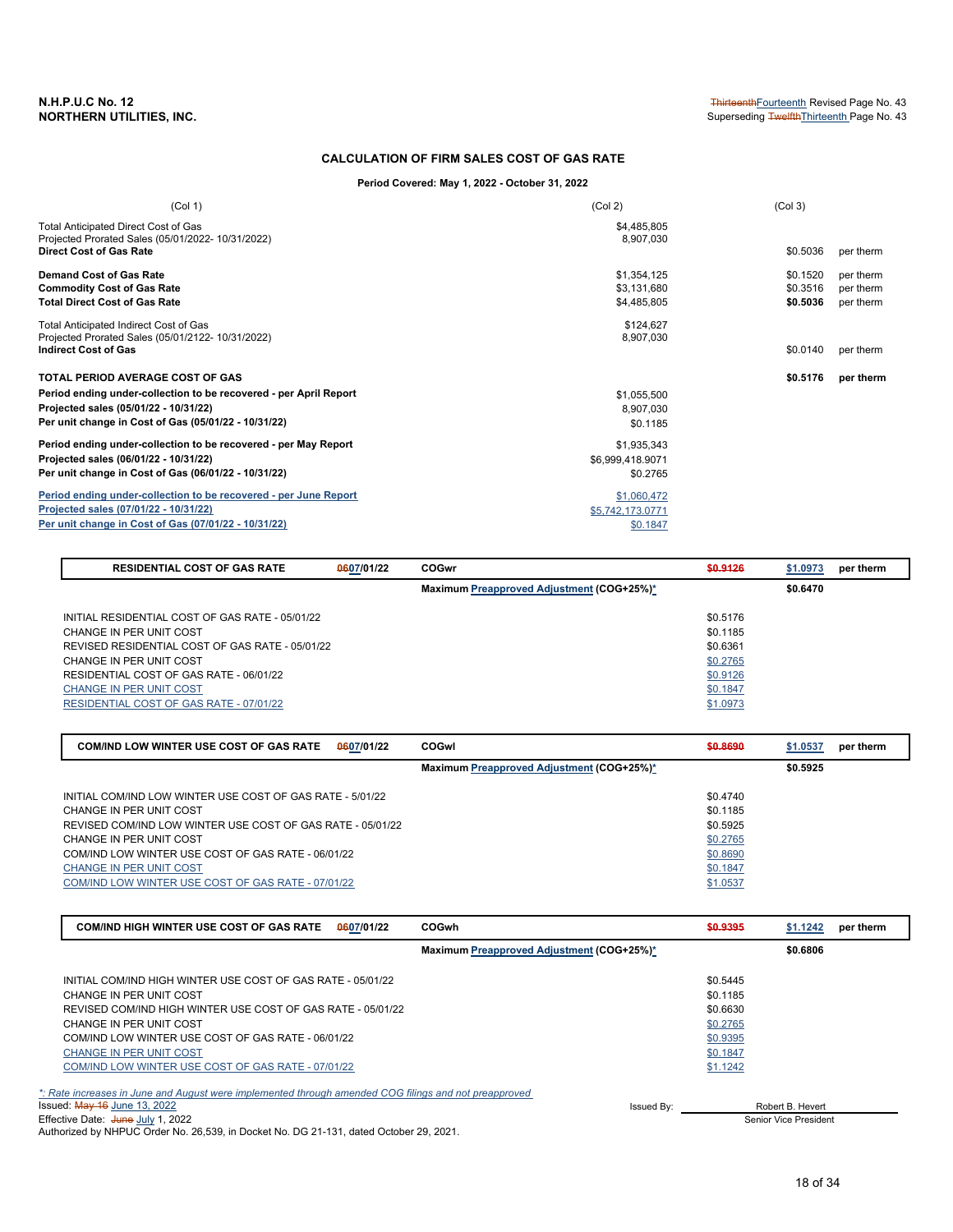**Supplement No. 1 NHPUC No. 12 - Gas Sixth Revised Page 2 NORTHERN UTILITIES, INC. Superseding Fifth Revised Page 2**

#### **NORTHERN UTILITIES - NEW HAMPSHIRE DIVISION SUMMER SEASON RESIDENTIAL RATES**

|                                | <b>Summer Season</b>        |                     | <b>Total</b>          | <b>Total Billed Rates</b> |
|--------------------------------|-----------------------------|---------------------|-----------------------|---------------------------|
|                                | August 2022 - October 2022  | <b>Tariff</b>       | <b>Delivery Rates</b> | <b>Tariff Rates, LDAC</b> |
|                                |                             | <b>Rates</b>        | (Includes LDAC)       | <b>Plus Cost of Gas</b>   |
| <b>Residential Heating</b>     | Tariff Rate R 5:            |                     |                       |                           |
|                                | Monthly Customer Charge     | \$22.20             | \$22.20               | \$22.20                   |
|                                | All usage                   | \$0.6782            | \$0.7598              | \$1.8996                  |
|                                | <b>LDAC</b>                 | \$0.0816            |                       |                           |
|                                | <b>Gas Cost Adjustment:</b> |                     |                       |                           |
|                                | Cost of Gas                 | \$1.1398            |                       |                           |
| <b>Residential Heating</b>     | Tariff Rate R 10:           |                     |                       |                           |
| Low Income                     | Monthly Customer Charge     | \$22.20             | \$22.20               | \$22.20                   |
|                                | All usage                   | \$0.6782            | \$0.7598              | \$1.8996                  |
|                                | <b>LDAC</b>                 | \$0.0816            |                       |                           |
|                                | <b>Gas Cost Adjustment:</b> |                     |                       |                           |
|                                | Cost of Gas                 | \$1.1398            |                       |                           |
| Discount*                      | Monthly Customer Charge     | \$0.00              | \$0.00                | \$0.00                    |
| Discount*                      | All usage                   | \$0.0000            | \$0.0000              | \$0,0000                  |
| Discount*                      | <b>LDAC</b>                 | \$0.0000            |                       |                           |
|                                | <b>Gas Cost Adjustment:</b> |                     |                       |                           |
| Discount*                      | Cost of Gas                 | \$0.0000            |                       |                           |
|                                |                             |                     |                       |                           |
| <b>Residential Non-Heating</b> | Tariff Rate R 6:            |                     | \$22.20               |                           |
|                                | Monthly Customer Charge     | \$22.20<br>\$0.7153 | \$0.7969              | \$22.20<br>\$1.9367       |
|                                | All usage<br><b>LDAC</b>    |                     |                       |                           |
|                                |                             | \$0.0816            |                       |                           |
|                                | <b>Gas Cost Adjustment:</b> |                     |                       |                           |
|                                | Cost of Gas                 | \$1.1398            |                       |                           |

\*: Discount applicable to winter months November through April only.

**Issued: June 13, 2022 Issued by: Robert B. Hevert Effective: With Service Rendered On and After August 1, 2022 Title:** Title: **Authorized by NHPUC Order Nos. 26,539 in Docket Nos. DG 21-131, dated October 29, 2021**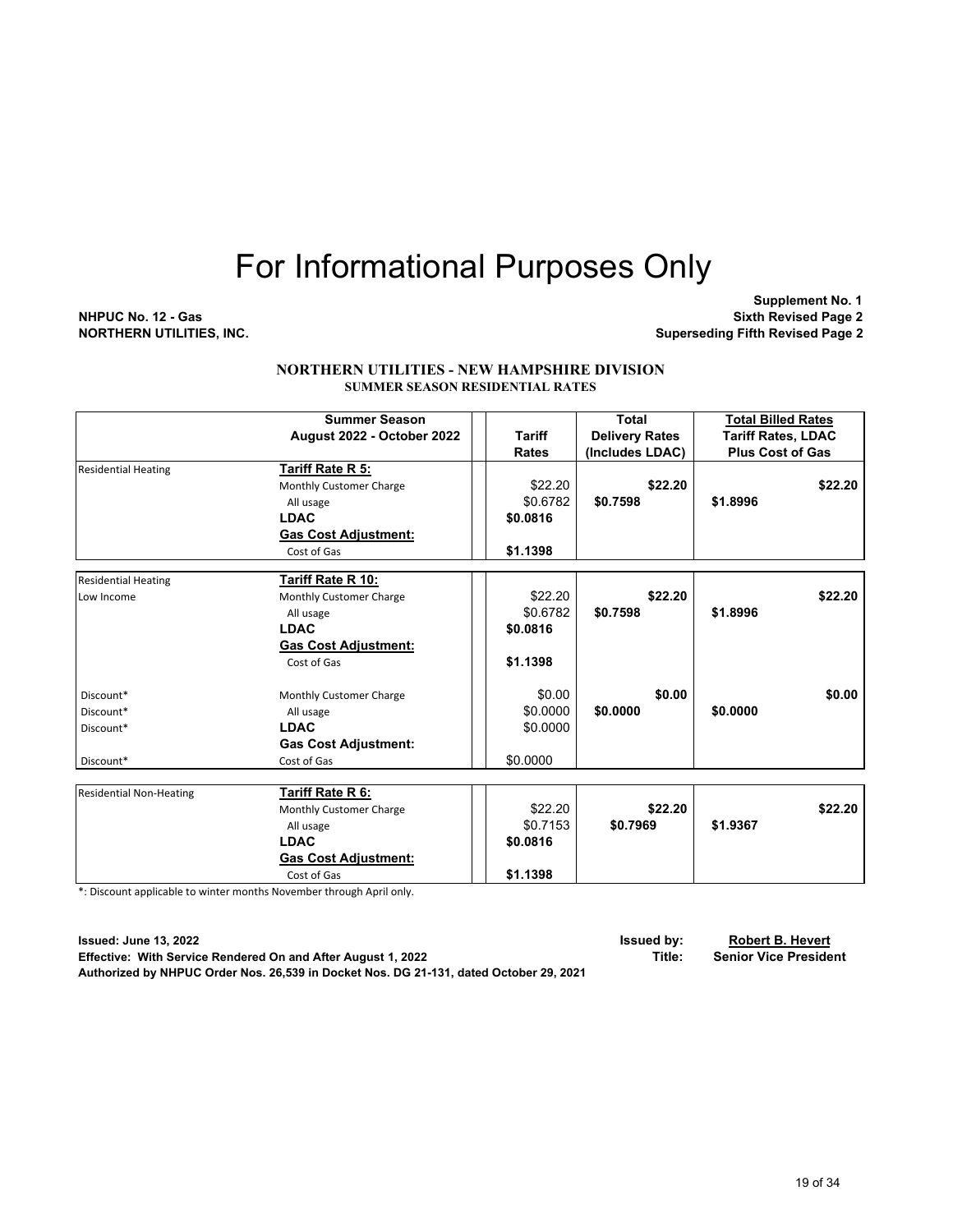**Supplement No. 1 NHPUC No. 12 - Gas Sixth Revised Page 3 Superseding Fifth Revised Page 3** 

#### **NORTHERN UTILITIES - NEW HAMPSHIRE DIVISION**

#### **SUMMER SEASON C&I RATES**

|                               | <b>Summer Season</b>                         |            | <b>Total</b>          | <b>Total Billed Rates</b> |
|-------------------------------|----------------------------------------------|------------|-----------------------|---------------------------|
|                               | August 2022 - October 2022                   | Tariff     | <b>Delivery Rates</b> | <b>Tariff Rates, LDAC</b> |
|                               |                                              | Rates      | (Includes LDAC)       | <b>Plus Cost of Gas</b>   |
| C&I Low Annual/High Winter    | <b>Tariff Rate G 40:</b>                     |            |                       |                           |
|                               | Monthly Customer Charge                      | \$75.09    | \$75.09               | \$75.09                   |
|                               | All usage                                    | \$0.2090   | \$0.2594              | \$1.4261                  |
|                               | <b>LDAC</b>                                  | \$0.0504   |                       |                           |
|                               | <b>Gas Cost Adjustment:</b>                  |            |                       |                           |
|                               | Cost of Gas                                  | \$1.1667   |                       |                           |
| C&I Low Annual/Low Winter     | Tariff Rate G 50:                            |            |                       |                           |
|                               | Monthly Customer Charge                      | \$75.09    | \$75.09               | \$75.09                   |
|                               | All usage                                    | \$0.2090   | \$0.2594              | \$1.3556                  |
|                               | <b>LDAC</b>                                  | \$0.0504   |                       |                           |
|                               | <b>Gas Cost Adjustment:</b>                  |            |                       |                           |
|                               | Cost of Gas                                  | \$1.0962   |                       |                           |
|                               |                                              |            |                       |                           |
| C&I Medium Annual/High Winter | Tariff Rate G 41:<br>Monthly Customer Charge | \$222.64   | \$222.64              | \$222.64                  |
|                               |                                              | \$0.2120   | \$0.2624              |                           |
|                               | All usage                                    |            |                       | \$1.4291                  |
|                               | <b>LDAC</b>                                  | \$0.0504   |                       |                           |
|                               | <b>Gas Cost Adjustment:</b><br>Cost of Gas   | \$1.1667   |                       |                           |
|                               |                                              |            |                       |                           |
| C&I Medium Annual/Low Winter  | Tariff Rate G 51:                            |            |                       |                           |
|                               | Monthly Customer Charge                      | \$222.64   | \$222.64              | \$222.64                  |
|                               | First 1,000 therms                           | \$0.1562   | \$0.2066              | \$1.3028                  |
|                               | All usage over 1,000 therms                  | \$0.1312   | \$0.1816              | \$1.2778                  |
|                               | <b>LDAC</b>                                  | \$0.0504   |                       |                           |
|                               | <b>Gas Cost Adjustment:</b>                  |            |                       |                           |
|                               | Cost of Gas                                  | \$1.0962   |                       |                           |
| C&I High Annual/High Winter   | Tariff Rate G 42:                            |            |                       |                           |
|                               | Monthly Customer Charge                      | \$1,335.81 | \$1,335.81            | \$1,335.81                |
|                               | All usage                                    | \$0.1431   | \$0.1935              | \$1.3602                  |
|                               | <b>LDAC</b>                                  | \$0.0504   |                       |                           |
|                               | <b>Gas Cost Adjustment:</b>                  |            |                       |                           |
|                               |                                              | \$1.1667   |                       |                           |
|                               | Cost of Gas                                  |            |                       |                           |
| C&I High Annual/Low Winter    | Tariff Rate G 52:                            |            |                       |                           |
|                               | Monthly Customer Charge                      | \$1,335.81 | \$1,335.81            | \$1,335.81                |
|                               | All usage                                    | \$0.1017   | \$0.1521              | \$1.2483                  |
|                               | <b>LDAC</b>                                  | \$0.0504   |                       |                           |
|                               | <b>Gas Cost Adjustment:</b>                  |            |                       |                           |
|                               | Cost of Gas                                  | \$1.0962   |                       |                           |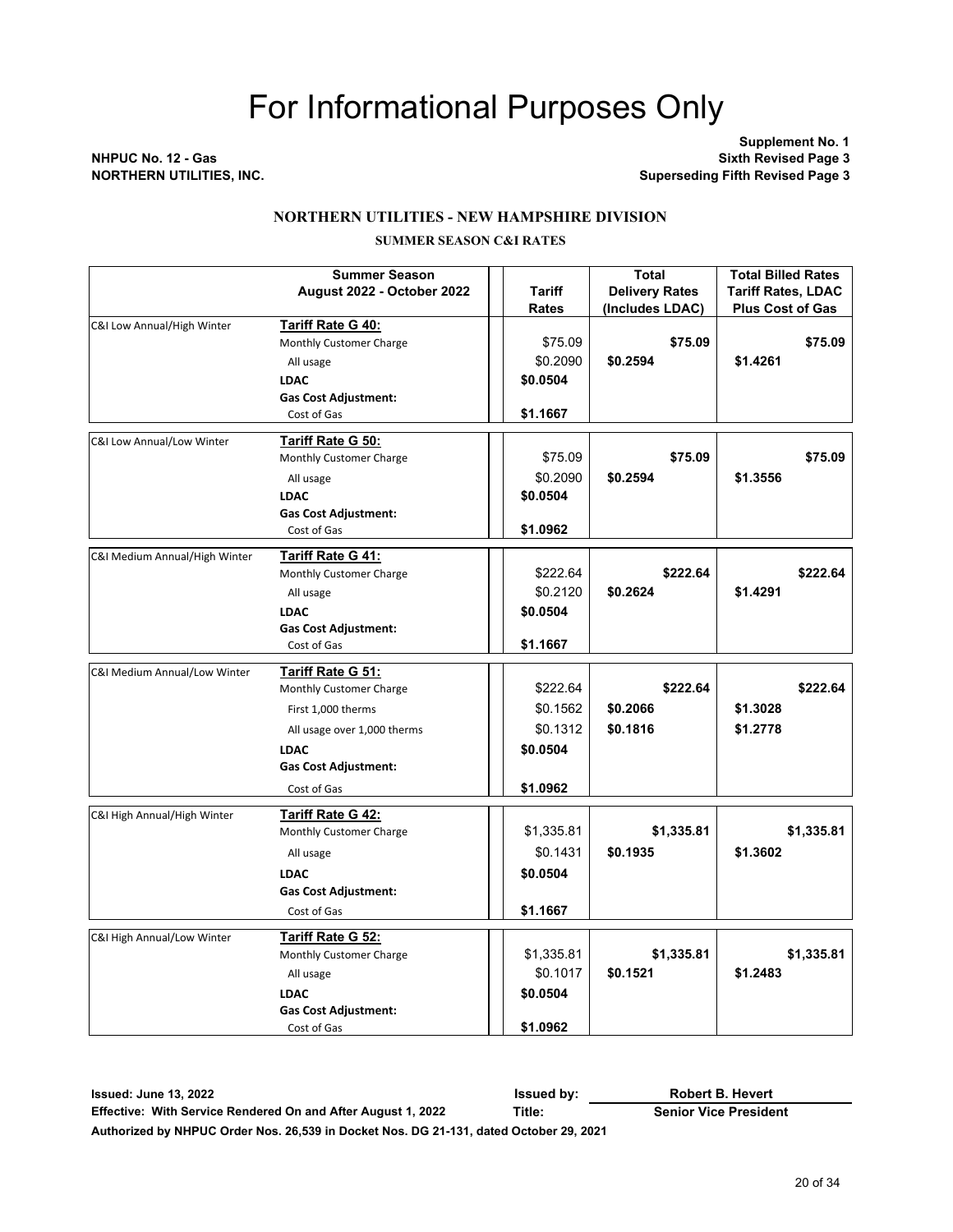**N.H.P.U.C No. 12** Fourteenth Revised Page No. 43<br>**NORTHERN UTILITIES, INC.** The Contract of the Contract of the Contract of the Superseding Thirteenth Revised Page No. 43

Superseding Thirteenth Revised Page No. 43

#### **CALCULATION OF FIRM SALES COST OF GAS RATE**

#### **Period Covered: May 1, 2022 - October 31, 2022**

| (Col 1)                                                                                                                                                            | (Col 2)                                   | (Col <sub>3</sub> )              |                                     |
|--------------------------------------------------------------------------------------------------------------------------------------------------------------------|-------------------------------------------|----------------------------------|-------------------------------------|
| Total Anticipated Direct Cost of Gas<br>Projected Prorated Sales (05/01/22 - 10/31/22)<br><b>Direct Cost of Gas Rate</b>                                           | \$4,485,805<br>8,907,030                  | \$0.5036                         | per therm                           |
| <b>Demand Cost of Gas Rate</b><br><b>Commodity Cost of Gas Rate</b><br><b>Total Direct Cost of Gas Rate</b>                                                        | \$1,354,125<br>\$3,131,680<br>\$4,485,805 | \$0.1520<br>\$0.3516<br>\$0.5036 | per therm<br>per therm<br>per therm |
| Total Anticipated Indirect Cost of Gas<br>Projected Prorated Sales (05/01/22 - 10/31/22)<br><b>Indirect Cost of Gas</b>                                            | \$124,627<br>8,907,030                    | \$0.0140                         | per therm                           |
| <b>TOTAL PERIOD AVERAGE COST OF GAS</b>                                                                                                                            |                                           | \$0.5176                         | per therm                           |
| Period ending under-collection to be recovered - per April Report<br>Projected sales (05/01/22 - 10/31/22)<br>Per unit change in Cost of Gas (05/01/22 - 10/31/22) | \$1,055,500<br>8,907,030<br>\$0.1185      |                                  |                                     |
| Period ending under-collection to be recovered - per May Report<br>Projected sales (06/01/22 - 10/31/22)<br>Per unit change in Cost of Gas (06/01/22 - 10/31/22)   | \$1,935,343<br>6,999,419<br>\$0.2765      |                                  |                                     |
| Period ending under-collection to be recovered - per June Report<br>Projected sales (08/01/22 - 10/31/22)<br>Per unit change in Cost of Gas (08/01/22 - 10/31/22)  | \$1,060,472<br>4.667.974<br>\$0.2272      |                                  |                                     |

| <b>RESIDENTIAL COST OF GAS RATE - 08/01/22</b>                                                                                                                                                                                                                            | <b>COGwr</b>                              | \$0.9126                                                                         | per therm |
|---------------------------------------------------------------------------------------------------------------------------------------------------------------------------------------------------------------------------------------------------------------------------|-------------------------------------------|----------------------------------------------------------------------------------|-----------|
|                                                                                                                                                                                                                                                                           | Maximum Preapproved Adjustment (COG+25%)* | \$1.4248                                                                         |           |
| INITIAL RESIDENTIAL COST OF GAS RATE - 05/01/22<br>CHANGE IN PER UNIT COST<br>REVISED RESIDENTIAL COST OF GAS RATE - 05/01/22<br>CHANGE IN PER UNIT COST<br>RESIDENTIAL COST OF GAS RATE - 06/01/22<br>CHANGE IN PER UNIT COST<br>RESIDENTIAL COST OF GAS RATE - 08/01/22 |                                           | \$0.5176<br>\$0.1185<br>\$0.6361<br>\$0.2765<br>\$0.9126<br>\$0.2272<br>\$1.1398 |           |

| <b>ICOM/IND LOW WINTER USE COST OF GAS RATE - 08/01/22</b>                                                                                                                                                                                                                                                           | COGwl                                     | \$0.8690                                                                         | per therm |
|----------------------------------------------------------------------------------------------------------------------------------------------------------------------------------------------------------------------------------------------------------------------------------------------------------------------|-------------------------------------------|----------------------------------------------------------------------------------|-----------|
|                                                                                                                                                                                                                                                                                                                      | Maximum Preapproved Adjustment (COG+25%)* | \$1.3703                                                                         |           |
| INITIAL COM/IND LOW WINTER USE COST OF GAS RATE - 5/01/22<br>CHANGE IN PER UNIT COST<br>REVISED COM/IND LOW WINTER USE COST OF GAS RATE - 05/01/22<br>CHANGE IN PER UNIT COST<br>COM/IND LOW WINTER USE COST OF GAS RATE - 06/01/22<br>CHANGE IN PER UNIT COST<br>COM/IND LOW WINTER USE COST OF GAS RATE - 08/01/22 |                                           | \$0.4740<br>\$0.1185<br>\$0.5925<br>\$0,2765<br>\$0.8690<br>\$0,2272<br>\$1.0962 |           |

| ICOM/IND HIGH WINTER USE COST OF GAS RATE - 08/01/22        | COGwh                                     | \$0.9395 | per therm |
|-------------------------------------------------------------|-------------------------------------------|----------|-----------|
|                                                             | Maximum Preapproved Adjustment (COG+25%)* | \$1.46   |           |
| INITIAL COM/IND HIGH WINTER USE COST OF GAS RATE - 05/01/22 |                                           | \$0.5445 |           |
| CHANGE IN PER UNIT COST                                     |                                           | \$0.1185 |           |
| REVISED COM/IND HIGH WINTER USE COST OF GAS RATE - 05/01/22 |                                           | \$0.6630 |           |
| CHANGE IN PER UNIT COST                                     |                                           | \$0.2765 |           |
| COM/IND HIGH WINTER USE COST OF GAS RATE - 06/01/22         |                                           | \$0.9395 |           |
| CHANGE IN PER UNIT COST                                     |                                           | \$0.2272 |           |
| COM/IND HIGH WINTER USE COST OF GAS RATE - 08/01/22         |                                           | \$1.1667 |           |

*\*: Rate increases in June and August were implemented through amended COG filings and not preapproved*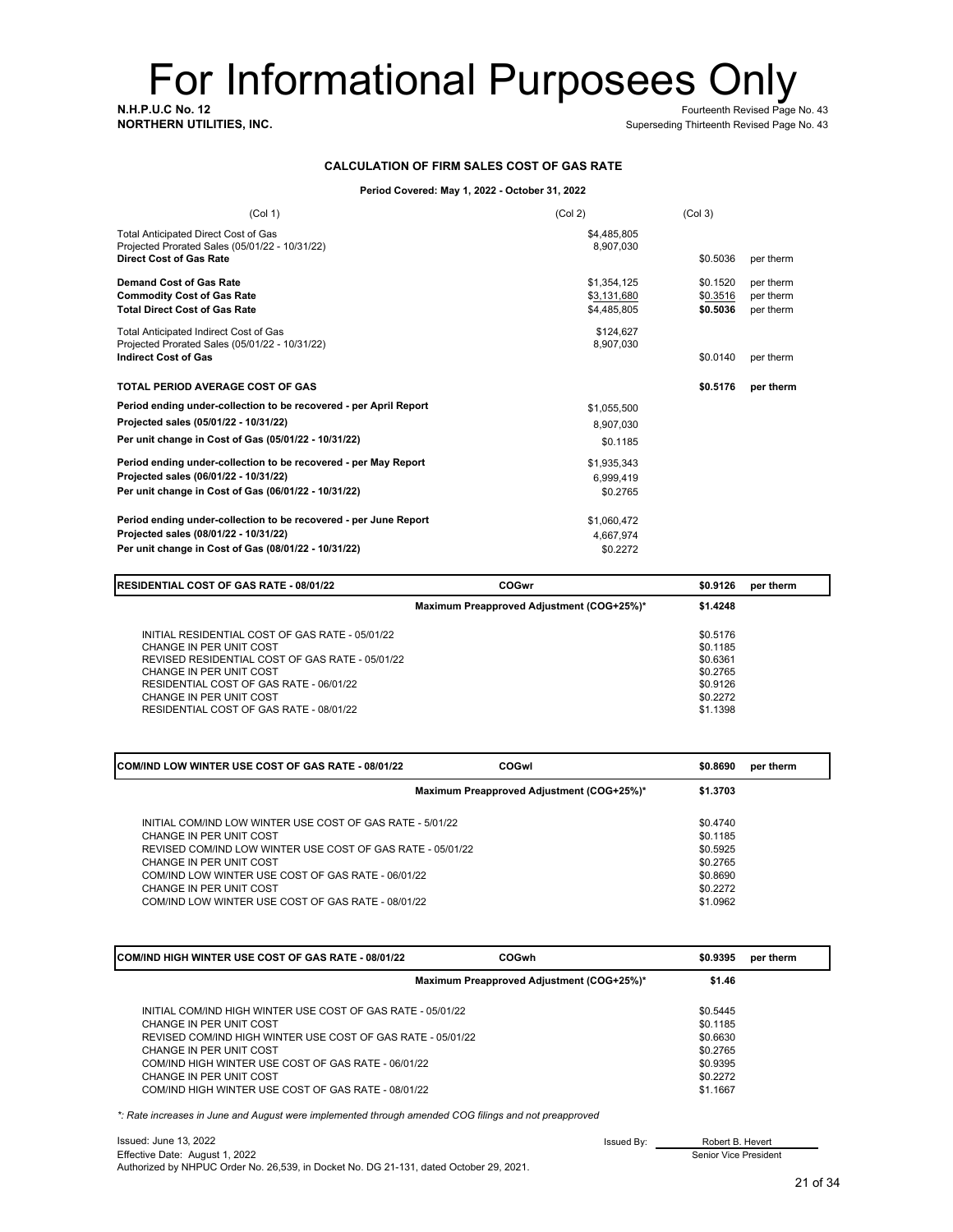**Supplement No. 1 NHPUC No. 12 - Gas Fifth Sixth Revised Page 2 NORTHERN UTILITIES, INC. Superseding Fourth Fifth Page 2**

#### **NORTHERN UTILITIES - NEW HAMPSHIRE DIVISION**

 **SUMMER SEASON RESIDENTIAL RATES**

|                                | <b>Summer Season</b>           |                      | Total                 | <b>Total Billed Rates</b> |                           |
|--------------------------------|--------------------------------|----------------------|-----------------------|---------------------------|---------------------------|
|                                | August 2022 - October 2022     | <b>Tariff</b>        | <b>Delivery Rates</b> |                           | <b>Tariff Rates, LDAC</b> |
|                                |                                | <b>Rates</b>         | (Includes LDAC)       |                           | <b>Plus Cost of Gas</b>   |
| <b>Residential Heating</b>     | Tariff Rate R 5:               |                      |                       |                           |                           |
|                                | Monthly Customer Charge        | \$22.20              | \$22.20               |                           | \$22.20                   |
|                                | All usage                      | \$0.6782             | \$0.7598              | \$1.6724                  | \$1.8996                  |
|                                | <b>LDAC</b>                    | \$0.0816             |                       |                           |                           |
|                                | Gas Cost Adjustment:           |                      |                       |                           |                           |
|                                | Cost of Gas                    | \$0.9126 \$1.1398    |                       |                           |                           |
|                                |                                |                      |                       |                           |                           |
| <b>Residential Heating</b>     | Tariff Rate R 10:              |                      |                       |                           |                           |
| Low income                     | Monthly Customer Charge        | \$22.20              | \$22.20               |                           | \$22.20                   |
|                                | All usage                      | \$0.6782             | \$0.7598              | \$1.6724                  | \$1.8996                  |
|                                | <b>LDAC</b>                    | \$0.0816             |                       |                           |                           |
|                                | <b>Gas Cost Adjustment:</b>    |                      |                       |                           |                           |
|                                | Cost of Gas                    | \$0.9126<br>\$1.1398 |                       |                           |                           |
| No Discount*                   | Monthly Customer Charge        | \$0.0000             | \$0.0000              |                           | \$0.0000                  |
| No Discount*                   | All usage                      | \$0.0000             | \$0.0000              |                           | \$0.0000                  |
| No Discount                    | <b>LDAC</b>                    | \$0.0000             |                       |                           |                           |
|                                | <b>Gas Cost Adjustment:</b>    |                      |                       |                           |                           |
| No Discount*                   | Cost of Gas                    | \$0.0000             |                       |                           |                           |
|                                |                                |                      |                       |                           |                           |
| <b>Residential Non-Heating</b> | Tariff Rate R 6:               |                      |                       |                           |                           |
|                                | <b>Monthly</b> Customer Charge | \$22.20              | \$22.20               |                           | \$22.20                   |
|                                | All usage                      | \$0.7153             | \$0.7969              | \$1.7095                  | \$1.9367                  |
|                                | <b>LDAC</b>                    | \$0.0816             |                       |                           |                           |
|                                | <b>Gas Cost Adjustment:</b>    |                      |                       |                           |                           |
|                                | Cost of Gas                    | \$0.9126<br>\$1.1398 |                       |                           |                           |

 $\bar{z}$ 

 $\mathcal{A}$ 

\*: Discount applicable to winter months November through April only.

**Issued: May 16June 13, 2022 Issued by: Robert B. Hevert Effective: With Service Rendered On and After JuneAugust 1, 2022 Authorized by NHPUC Order Nos. 26,539 in Docket Nos. DG 21-131, dated October 29, 2021**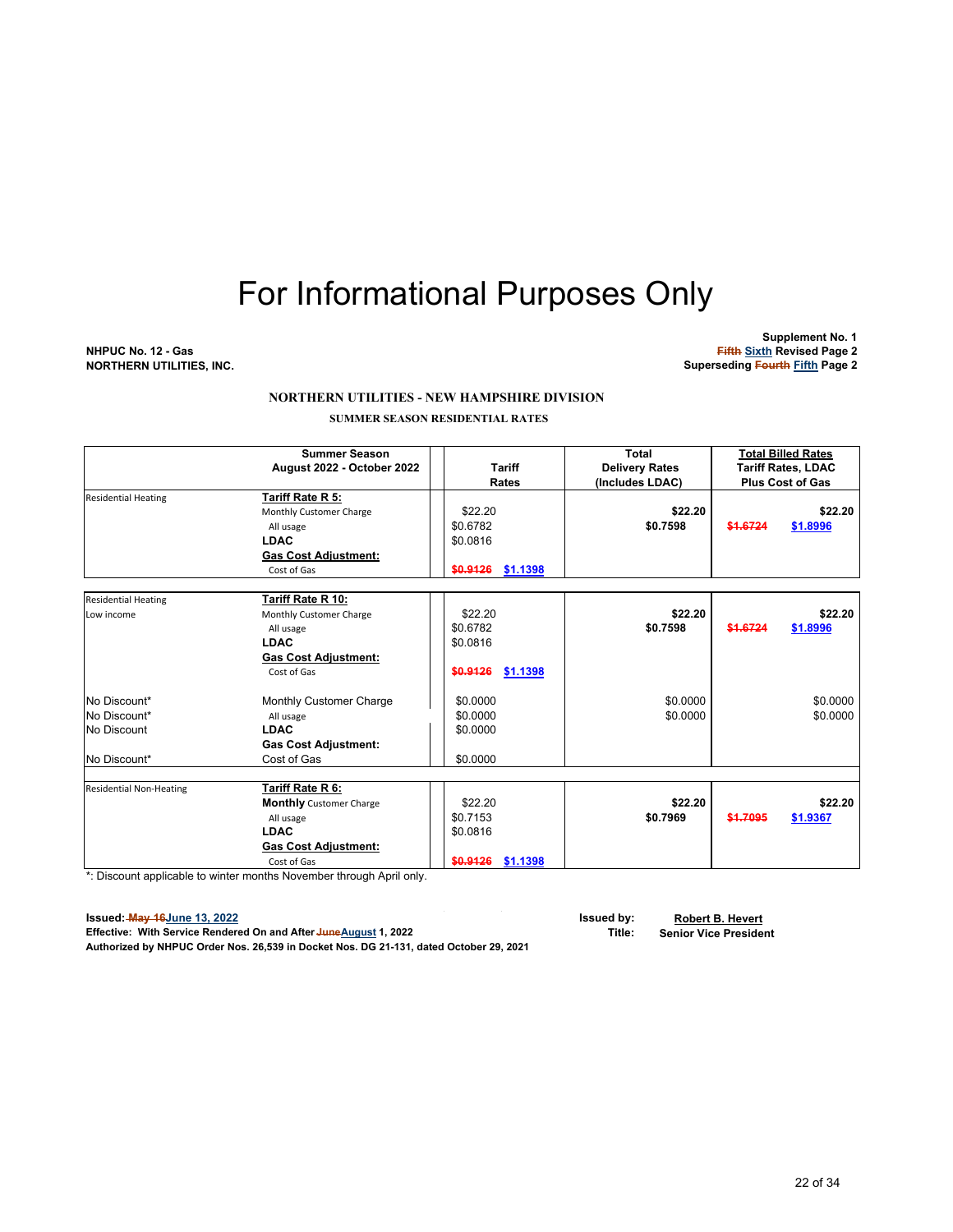**Supplement No. 1 NHPUC No. 12 - Gas Fifth Sixth Revised Page 3 Superseding Fourth Fifth Page 3** 

#### **NORTHERN UTILITIES - NEW HAMPSHIRE DIVISION SUMMER SEASON C&I RATES**

| <b>Summer Season</b><br>June August 2022 - October 2022 |                                                                                                                                                                | <b>Tariff</b><br>Rates                                               | <b>Total</b><br><b>Delivery Rates</b><br>(Includes LDAC) | <b>Total Billed Rates</b><br><b>Tariff Rates, LDAC</b><br><b>Plus Cost of Gas</b> |                                  |
|---------------------------------------------------------|----------------------------------------------------------------------------------------------------------------------------------------------------------------|----------------------------------------------------------------------|----------------------------------------------------------|-----------------------------------------------------------------------------------|----------------------------------|
| C&I Low Annual/High Winter                              | Tariff Rate G 40:<br>Monthly Customer Charge<br>All usage<br><b>LDAC</b><br><b>Gas Cost Adjustment:</b><br>Cost of Gas                                         | \$75.09<br>\$0.2090<br>\$0.0504<br>\$0.9395<br>\$1.1667              | \$75.09<br>\$0.2594                                      | \$1,1989                                                                          | \$75.09<br>\$1.4261              |
| C&I Low Annual/Low Winter                               | <b>Tariff Rate G 50:</b><br>Monthly Customer Charge<br>All usage<br><b>LDAC</b><br><b>Gas Cost Adjustment:</b><br>Cost of Gas                                  | \$75.09<br>\$0.2090<br>\$0.0504<br>\$0.8690<br>\$1.0962              | \$75.09<br>\$0.2594                                      | \$1.1284                                                                          | \$75.09<br>\$1.3556              |
| C&I Medium Annual/High Winter                           | Tariff Rate G 41:<br>Monthly Customer Charge<br>All usage<br><b>LDAC</b><br><b>Gas Cost Adjustment:</b><br>Cost of Gas                                         | \$222.64<br>\$0.2120<br>\$0.0504<br>\$0.9395<br>\$1.1667             | \$222.64<br>\$0.2624                                     | \$1.2019                                                                          | \$222.64<br>\$1.4291             |
| C&I Medium Annual/Low Winter                            | Tariff Rate G 51:<br>Monthly Customer Charge<br>First 1,000 therms<br>All usage over 1,000 therms<br><b>LDAC</b><br><b>Gas Cost Adjustment:</b><br>Cost of Gas | \$222.64<br>\$0.1562<br>\$0.1312<br>\$0.0504<br>\$0.8690<br>\$1.0962 | \$222.64<br>\$0.2066<br>\$0.1816                         | \$1.0756<br>\$1.0506                                                              | \$222.64<br>\$1.3028<br>\$1.2778 |
| C&I High Annual/High Winter                             | Tariff Rate G 42:<br>Monthly Customer Charge<br>All usage<br><b>LDAC</b><br><b>Gas Cost Adjustment:</b><br>Cost of Gas                                         | \$1,335.81<br>\$0.1431<br>\$0.0504<br>\$0.9395<br>\$1.1667           | \$1,335.81<br>\$0.1935                                   | \$1.1330                                                                          | \$1,335.81<br>\$1.3602           |
| C&I High Annual/Low Winter                              | Tariff Rate G 52:<br>Monthly Customer Charge<br>All usage<br><b>LDAC</b><br><b>Gas Cost Adjustment:</b><br>Cost of Gas                                         | \$1,335.81<br>\$0.1017<br>\$0.0504<br>\$0.8690<br>\$1.0962           | \$1,335.81<br>\$0.1521                                   | \$1.0211                                                                          | \$1,335.81<br>\$1.2483           |

**Issued: May 16June 13, 2022 Issued by: Robert B. Hevert Effective: With Service Rendered On and After JuneAugust 1, 2022** 

**Authorized by NHPUC Order Nos. 26,539 in Docket Nos. DG 21-131, dated October 29, 2021**